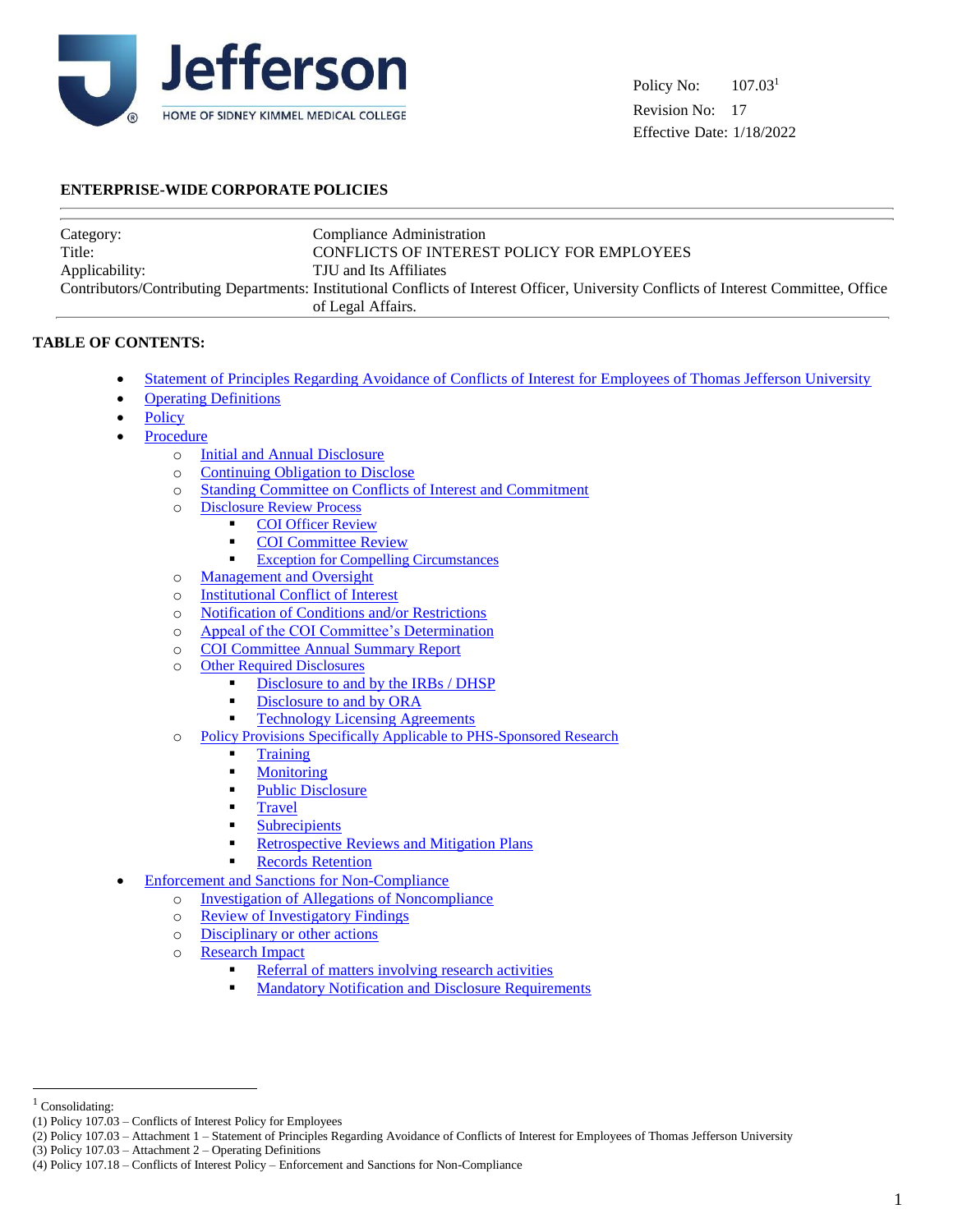#### **STATEMENT OF PRINCIPLES REGARDING AVOIDANCE OF CONFLICTS OF INTEREST FOR EMPLOYEES OF THOMAS JEFFERSON UNIVERSITY**

Thomas Jefferson University is a nonprofit corporation organized under the laws of the Commonwealth of Pennsylvania. As a nonprofit organization, it is prohibited from engaging in any activity the primary purpose of which is to financially benefit any individual. Moreover, the tax-exempt status of the University further prohibits any corporate income to benefit any individual or group of individuals.

An important goal of Thomas Jefferson University is the advancement of scientific knowledge particularly that designed to improve the health of our citizenry. In order to preserve the continued growth of biomedical research and the delivery of quality healthcare, a principled partnership between academia and industry is essential. To facilitate the collaboration between academia and industry, Congress enacted the Bayh-Dole Act, which explicitly encourages academic institutions to seek private investment to facilitate the translation of as academic biomedical research into medically useful products through commercialization of products arising from federally- sponsored research.

The resultant increase in academic involvement in commercially-sponsored research increases the occurrence of potential and actual financial conflicts of interest related to academic research. Such conflicts of interest arise in a variety of circumstances, including but not limited to, a University employee's opportunities to benefit financially either from the outcome of his/her research or from the legitimate activities conducted in the course of his/her responsibilities as an employee of the University.

Actual or perceived financial conflicts of interest may threaten public support for the research mission of academic institutions. Thus, the University is dedicated to fostering the public's continued confidence in the judgment of its employees and its dedication to the integrity of academic medicine and biomedical research.

Consequently, it is the policy of the University that all faculty, employees, students, and other persons covered under its policies avoid conflicts, or the appearance of conflicts, between their personal interests and the interests of the University when dealing with any organization or individual having, or seeking to have, any business relationship with the University.

In connection with the restrictions encompassed in the foregoing, this statement of principles has been prepared to offer broad guidance to the employees of the University.

Conflict of interest is not a precise term, and it is subject to interpretation and degree. The provision of state-of-the-art, compassionate and cost effective healthcare services; the education of students; the collection, analysis and interpretation of research data; and the hiring of staff, acquisition of materials and other administrative tasks at Thomas Jefferson University must be free of the undue influence of outside interests. It is recognized that certain situations or issues involving ethical judgment may not always be free from ambiguity.

As a general rule, therefore, a person should consider not only the actual fact of conflict but also the appearance of conflict to an unknowing third party who might have occasion to judge or interpret the transaction. Perceived conflicts will be evaluated and managed the same as known conflicts. The highest standards of honorable and ethical conduct must be observed in all relationships.

- All individuals employed by or providing services to Thomas Jefferson University are charged with fidelity in the performance of their functional duties and should conduct such duties for the purpose, benefit, and interest of the University.
- Individuals shall be aware that their positions should not be used to gain favorable treatment or self-enhancement unless such occurs as a result of a primary effort to benefitthe University and its patients, students, and the public.
- In supporting or protecting political and legal causes or issues, the use of one's title is not considered inappropriate; however, careful judgment should be exercised to preclude any inference that one is using his position or speaking on behalf of the University insuch instances unless proper authorization has been obtained.
- On ethical as well as legal grounds, individuals should only have direct dealings with vendors that are consistent with the University's purchasing policies. No employee, officer, or agent must participate in the selection, award or administration of a contract supported by a Federal award if he or she has an actual or apparent conflict of interest. Such a conflict of interest would arise when the employee, officer, or agent, any member of his or her immediate family; his or her partner, or organization which employs or is about to employ any of the parties identified in this policy, has a financial or other interest in or tangible personal benefit from a firm considered for a contract.
- Information acquired in the course of service at Thomas Jefferson University that is known to be confidential or privileged should be used only for University purposes.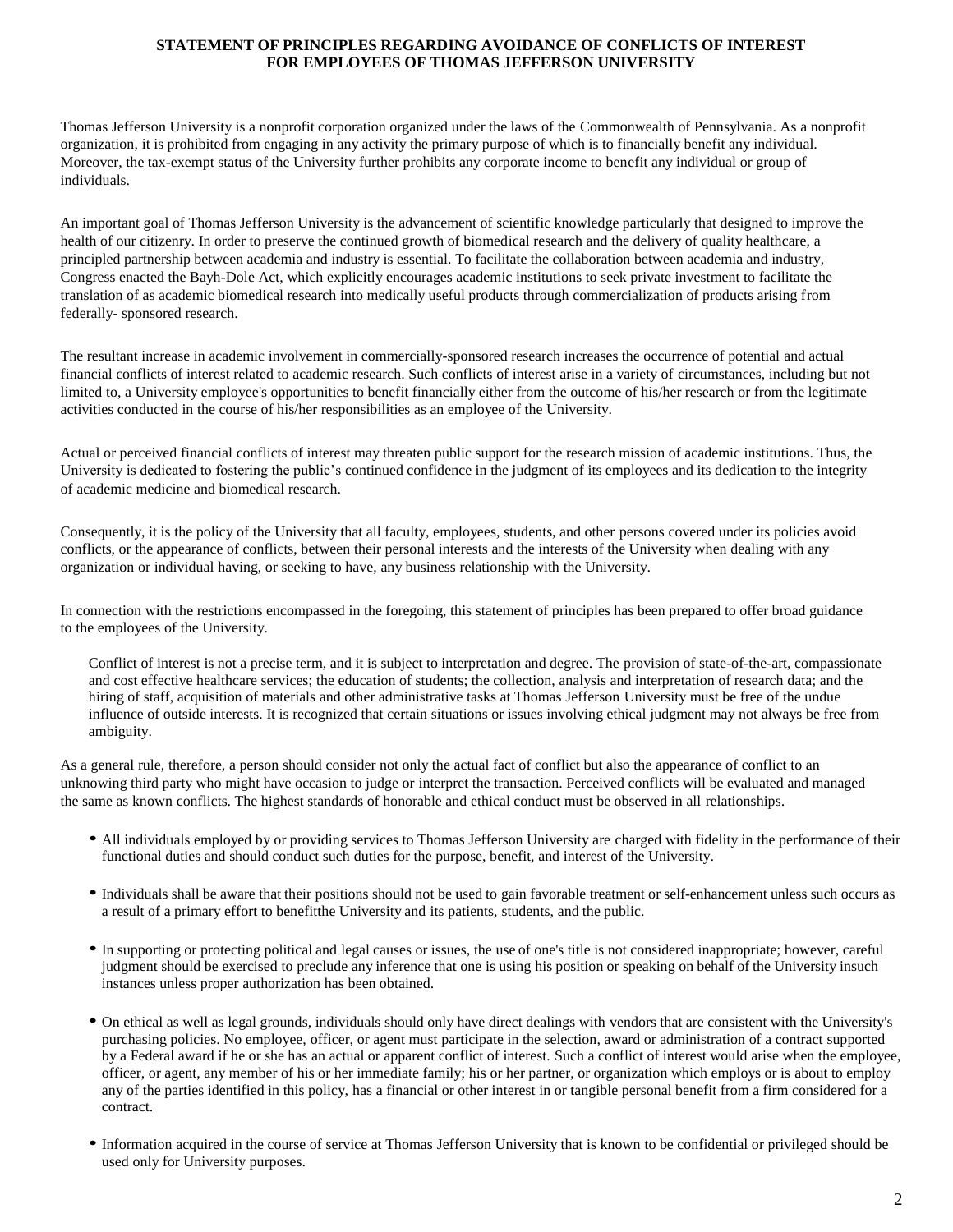- All employees should be aware that they are expected to devote their best efforts in furtherance of the University's mission during the course of their service. Outside employment or personal commitments, if such activities would tend to impair an individual's ability to effectively fulfillhis regular responsibilities, are not appropriate.
- Thomas Jefferson University, a health care and academic institution, encourages faculty and employee participation in various extramural organizations, government agencies and/or professional associations that are of service to the general public, the University, or the individual. If the nature of the association is such that the University's name may be identified with the outside organization, however, the individual must exercise caution and sensitivity to avoid any participation or affiliation that could be detrimental to the University. While recognizing the benefits of such activities, the University is committed to ensuring that they are conducted properly and consistently with the principles of openness, trust, and free inquiry that are fundamental to the well-being of the University. Individuals are expected to seek advice from the appropriate chairman, department head, administrator or University Counsel before making any commitments that may be potentially compromising to the University's interests.
- A conflict of interest occurs when University resources including time of University personnel, funds, facilities, reputation, or other assets - are diverted from their intended purpose by virtue of an individual's outside activities, associations, or appointments. Therefore, any outside activities utilizing University resources, in whole or in part, should be cleared through the individual's department chairman, department head, or administrator. In certain cases, such outside activity may be approved.
- A conflict of interest may exist when individuals or members of their families acquire or hold investments in real estate or property in which the University may have an interest, or have a financial relationship with or an executive position in biotechnology companies or any entity engaged in the delivery of health care services or health care supplies.
- A conflict of interest also may occur when individuals or members of their families accept compensation, gifts, gratuities, or favors from any person or organization doing business or seeking to do business with the University or make clinical referrals to any entity in which the individual or a member of his/her family has a financial interest.

The mere existence of a conflict of interest does not necessarily imply wrongdoing on anyone's part. However, when the question of conflict of interest arises, it must be recognized, disclosed, and either eliminated or properly managed. In order to encourage full disclosure of potential conflicts, disclosures will be treated as confidential and will not be disclosed, except as is required by law or as may be necessary under the University's Conflicts of Interest Policy for Employees.

All faculty, administrators, and other designated employees are required to complete a Disclosure of Conflicts of Interest and disclose any existing conflicts of interest or potential conflicts of interest in accordance with the University's Conflicts of Interest Policy for Employees. If, at any time, any employee becomes aware of a situation that may present an actual, perceived, or potential conflict of interest, s/he should report that situation to the Conflicts of Interest Officer and the person to whom s/he reports at the earliest practicable time. It will be the responsibility of the Conflicts of Interest Officer to review and evaluate potential conflicts of interest in accordance with the procedures for the management, reduction or elimination of conflicts of interest set forth in the University's Conflicts of Interest Policy for Employees. All identified significant conflicts of interest will be referred to the Standing Committee on Conflicts of Interest and Commitment for review and management.

Thomas Jefferson University expects its faculty members, officers, students, other employees, and agents to comply fully, promptly, and in a timely manner with the University's Conflicts of Interest Policy for Employees (No. 107.03).

## **OPERATING DEFINITIONS**

<span id="page-2-0"></span>An **associated entity** means any trust, organization or enterprise other than the University over which the covered individual, alone or together with his/her family, exercises a controlling interest.

**Compelling circumstances** are those facts that convince the Standing Committee on Conflicts of Interest and Commitment that a financially interested individual should be permitted to engage in the conduct in question. Such circumstances include, but are not limited to, the nature and magnitude of the interest, the degree to which the interest is related to the research or activity, the extent to which the interest may be directly and substantially affected by the research or activity, whether the individual holding an interest is uniquely qualified by virtue of expertise and experience to perform the research or engage in the activity in question, and the extent to which the interest is amenable to effective oversight and management. In the research context, such circumstances also include the nature of the science, the degree of risk to any human subjects involved that is inherent in the research protocol, and whether the research could not be conducted as safely or effectively without the interested individual.

**Conducting research** means, with respect to a research protocol, designing research, directing research or serving as the principal, coinvestigator or key personnel, enrolling research subjects (including obtaining subjects' informed consent) or making decisions related to eligibility to participate in research, analyzing or reporting research data, or submitting manuscripts concerning the research for publication. This term does not apply to covered individuals who primarily provide technical support and/or who are purely advisory, with no direct access to the data (e.g., control over its collection or analysis or, in the case of clinical research, to the trial participants),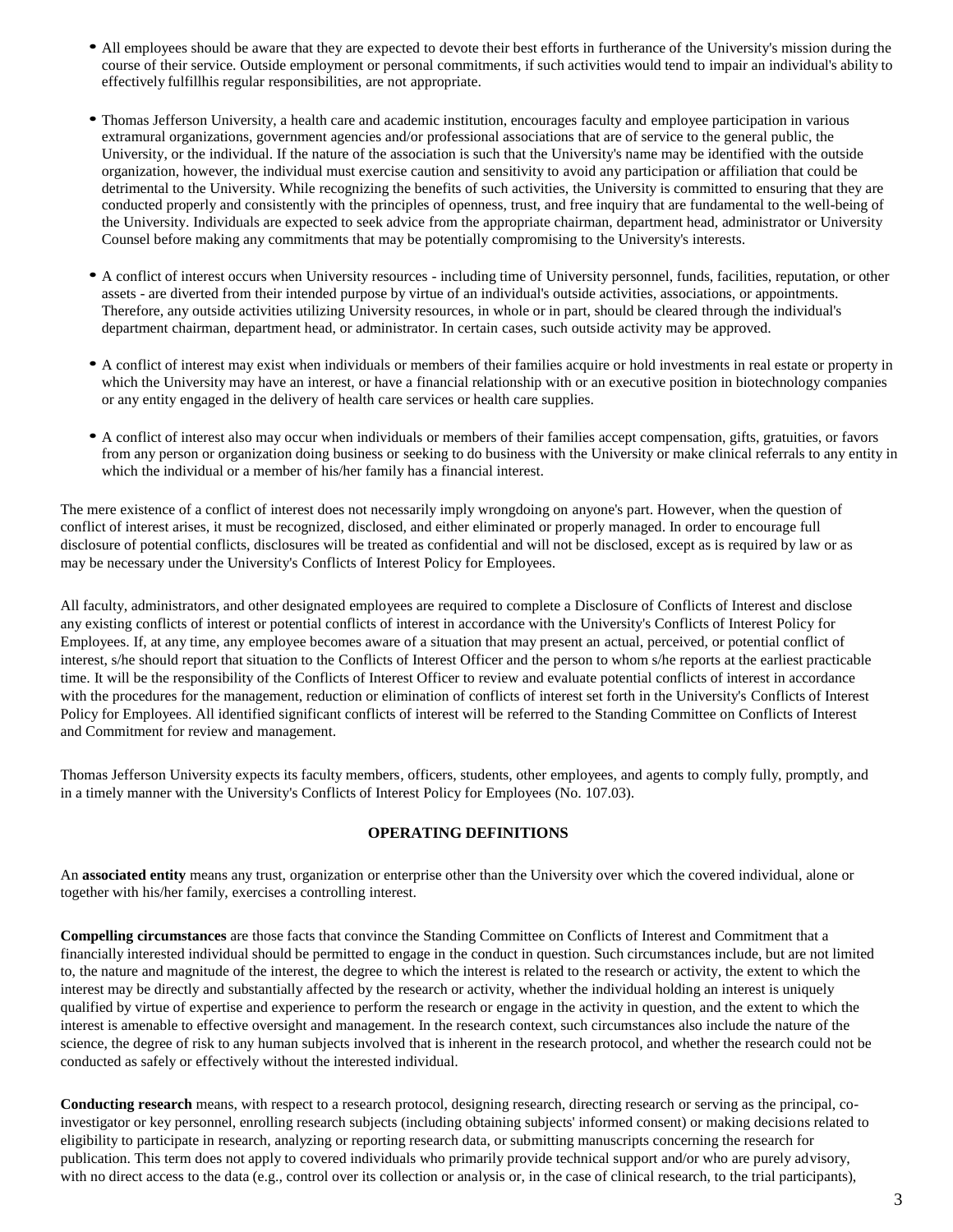unless they are in a position to influence the study's results or have privileged information as to the outcome.

**Covered individual** includes any faculty (full-time, part-time, or non-salaried), key personnel, or administrator who is an investigator; has a management position or above; whose job responsibilities affect purchasing, operating and/or financial decisions of the University or Jefferson University Physicians; and/or who has a significant responsibility with respect to sponsored or non-sponsored research projects. A covered individual further includes any faculty, key personnel, or administrator who, under the aegis of the University or pursuant to the review and approval of the University's IRBs, conducts research.

A **covered individual's family members** include his/her spouse, dependent children, and all other persons living in the same household.

**Disclosure** means the provision of information about financial interests by a covered individual to responsible institutional officials and to the Standing Committee on Conflicts of Interest and Commitment or the transmission of such information within institutional channels (e.g., from the Standing Committee on Conflicts of Interest and Commitment to the IRB).

**Entity** means any domestic or foreign, public or private, organization (excluding a Federal agency) from which an Investigator (and spouse and dependent children) receives remuneration or in which any person has an ownership or equity interest.

**Equity Interest** means any ownership interest in a company or business, including, but not limited to, stocks, stock options or warrants, membership or partnership interests or rights, or other ownership interests, as determined through reference to public prices or other reasonable measure of fair market value.

**Financial Conflicts of Interest** means situations where an Employee's Financial Interest (including an Investigator's Significant Financial Interest, where applicable) compromises, or could appear to compromise, his or her judgment or ability to carry out the Institutional Responsibilities associated with his or her appointment or employment. A Financial Conflict of Interest may take many forms, but in general arises when an Employee in a relationship with an outside person or organization is in a position to influence the University's business, research or decisions in ways that could lead directly or indirectly to financial gain for the Employee or the Employee's Dependents or could give an improper advantage to others to the detriment of the University.

When applied to an Investigator, Financial Conflicts of Interest occur in situations in which such Investigator's Financial Interest (including Significant Financial Interest) compromises, or could appear to compromise, his or her professional judgment regarding the design, conduct or reporting of research or if such Financial Interest (including Significant Financial Interest) could directly and significantly affect the design, conduct or reporting of research. The bias such conflicts may conceivably impart not only affects collection, analysis and interpretation of data, but also the hiring of staff, procurement of materials, sharing of results, choice of protocol, involvement of human participants and the use of statistical methods.

**Financial Interest** means any interest that will, may, or is intended to lead to a profit or an increase in the income or net worth of an Employee, Investigator, Dependent, or other covered persons under this policy. Such a profit or increase in income or net worth could be realized through the receipt of anything of monetary or potential monetary value, including, but not limited to, payments of any kind (e.g., salary, consulting fees, honoraria, gifts, dividends, distributions, rent, paid authorship, etc.), Equity Interests, an increase in the value of real estate or Equity Interests, or Intellectual Property Rights.

**Financially interested company** means a commercial entity with financial interests that would reasonably appear to be affected by the conduct or outcome of the activity in question. With regards to research this term includes companies that compete with the sponsor of the research or the manufacturer of an investigational product, if the covered individual actually knows that the financial interests of such a company would reasonably appear to be affected by the research. This term also includes any entity acting as the agent of a financially interested company (e.g., a contract research organization).

**Financially interested individual** means a covered individual or family member holding a significant financial interest that could reasonably appear to be affected by the individual's activities in the scope of his/her employment.

**Institutional Responsibilities** means an Employee or Investigator's professional responsibilities discharged on behalf of Thomas Jefferson University (or his/her primary employer), including, but not limited to, research, research consultation, teaching, professional practice, institutional committee memberships and service on panels such as institutional review boards or data and safety monitoring boards.

#### **Institutional Responsibilities include:**

- Externally sponsored research or scholarly activities (including proposing, conducting,and analyzing research and disseminating results);
- Departmental/University research (includes participation in study sections, peer review ofmanuscripts, or effort on non-sponsored research);
- Instruction/University Supported Academic activities (including preparation for andpresentations of formal and informal courses to students/trainee groups, mentoring students and trainees, and participation in resident training);
- Clinical service activities such as performing services for Jefferson University Physicians;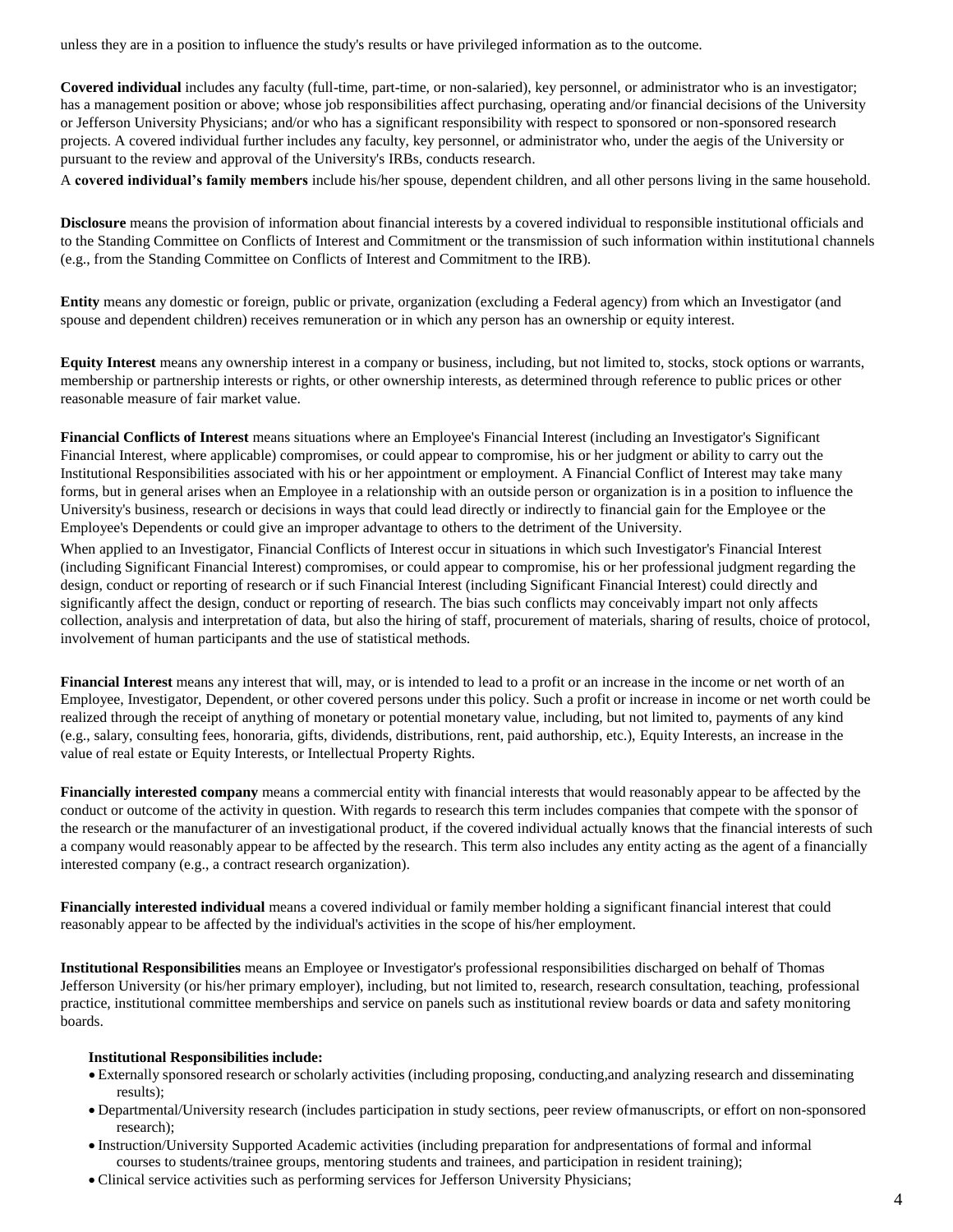Administrative activities including serving as Department Chair, Program Director, orservice on institutional committees, participation in department activities or faculty advisory boards.

#### **Institutional responsibilities do not include:**

Volunteer community or public service unrelated to one's primary employment responsibilities.

**Investigator** means the principal investigator, co-investigator, and any other person, regardless of title or position, who is responsible for the design, conduct, or reporting of research.

**Public Disclosure** means the University's provision of information related to financial conflicts of interest involving senior and key personnel engaged in research on active PHS-sponsored research projects to persons or entities that transmit to the University formal written requests to receive such information.

**Public Health Service ("PHS")** means the Public Health Service of the U.S. Department of Health and Human Services, and any components of the PHS to which the authority involved may be delegated, including the NIH.

**Rebuttable presumption against financial interests** means the University will presume, in order to assure that all potentially problematic circumstances are reviewed, that a financially interested individual may not conduct or engage in the research or activity in question. This rule is not intended to be absolute: a financially interested individual may rebut the presumption by demonstrating facts that, in the opinion of the Standing Committee on Conflicts of Interest and Commitment, constitute compelling circumstances. The individual would then be allowed to conduct the research or engage in the activity, subject to final approval by the President and the Institutional Review Boards for research involving human subjects.

**Remuneration** means salary and any payment for services not otherwise identified as salary (e.g., consulting fees, honoraria, paid authorship); equity interest includes any stock, stock option, or other ownership interest, as determined through reference to public prices or other reasonable measures of fair market value.

**Research** means a systematic investigation designed to develop or contribute to generalized knowledge relating broadly to public health, including behavioral and social-sciences research. The term encompasses basic and applied research and product development.

**Senior/Key Personnel** means the Principal Investigator ("PI") and any other person identified as senior/key personnel by the Institution in the grant application, progress report, or any other report submitted to the NIH by the Institution under current PHS regulations.

**Significant Financial Interest** means a Financial Interest held by an Investigator and/or an Investigator's Dependent that reasonably appears to be related to the Investigator's Institutional Responsibilities and that consists of one or more of the following:

- Remuneration (including salary, consulting fees, honoraria, paid authorship and travel reimbursement) received from a publicly traded company during the twelve-month period preceding the date on which an Investigator is making a disclosure, and/or an Equity Interest held in such publicly traded company, if the aggregate value of such remuneration, plus the value of the Equity Interest as of the date of disclosure, exceeds
- $\bullet$  \$5,000.
- Remuneration (including, but not limited to, salary, consulting fees, honoraria, paid authorship and travel reimbursement) received from a non-publicly traded company during the twelve-month period preceding the date on which an Investigator is making a disclosure, if the remuneration exceeds \$5,000.
- Any Equity Interest in a non-publicly traded company or business, regardless of value.
- Any Intellectual Property Rights, regardless of value, upon receipt of income related to such rights and interests.
- When applied to sponsored project applications (proposals) submitted to and/or awards received from PHS agencies, any reimbursed or sponsored travel (i.e., travel that is paid on behalf of the Investigator and not reimbursed to the Investigator so that the exact monetary value may not be readily available), provided that the travel is not reimbursed or sponsored by a federal, state or local government agency, an institution of higher education as defined at 20 U.S.C. 1001(a), an academic teaching hospital, a medical center or a research institute that is affiliated with an institution of higher education.

#### **Significant Financial Interest does not include:**

- An Employee's salary, royalties or other remuneration received from the University and/or Jefferson University Physicians. Covered persons who are not University or JUP employees should not include salary or other remuneration from their primary employee in a calculation of reportable income.
- Income from seminars, lectures or teaching engagements sponsored by a federal, state or local government agency or an institution of higher education as defined at 20 U.S.C. 1001(a), an academic teaching hospital, a medical center or a research institute that is affiliated with an institution of higher education.
- Income from service on advisory committees or review panels for a federal, state or local government agency or institution of higher education as defined at 20 U.S.C. 1001(a), academic teaching hospital, medical center or research institute that is affiliated with an institution of higher education.
- Income from investment vehicles, such as mutual funds and retirement accounts, as long as the Investigator does not directly control the investment decisions made in these vehicles.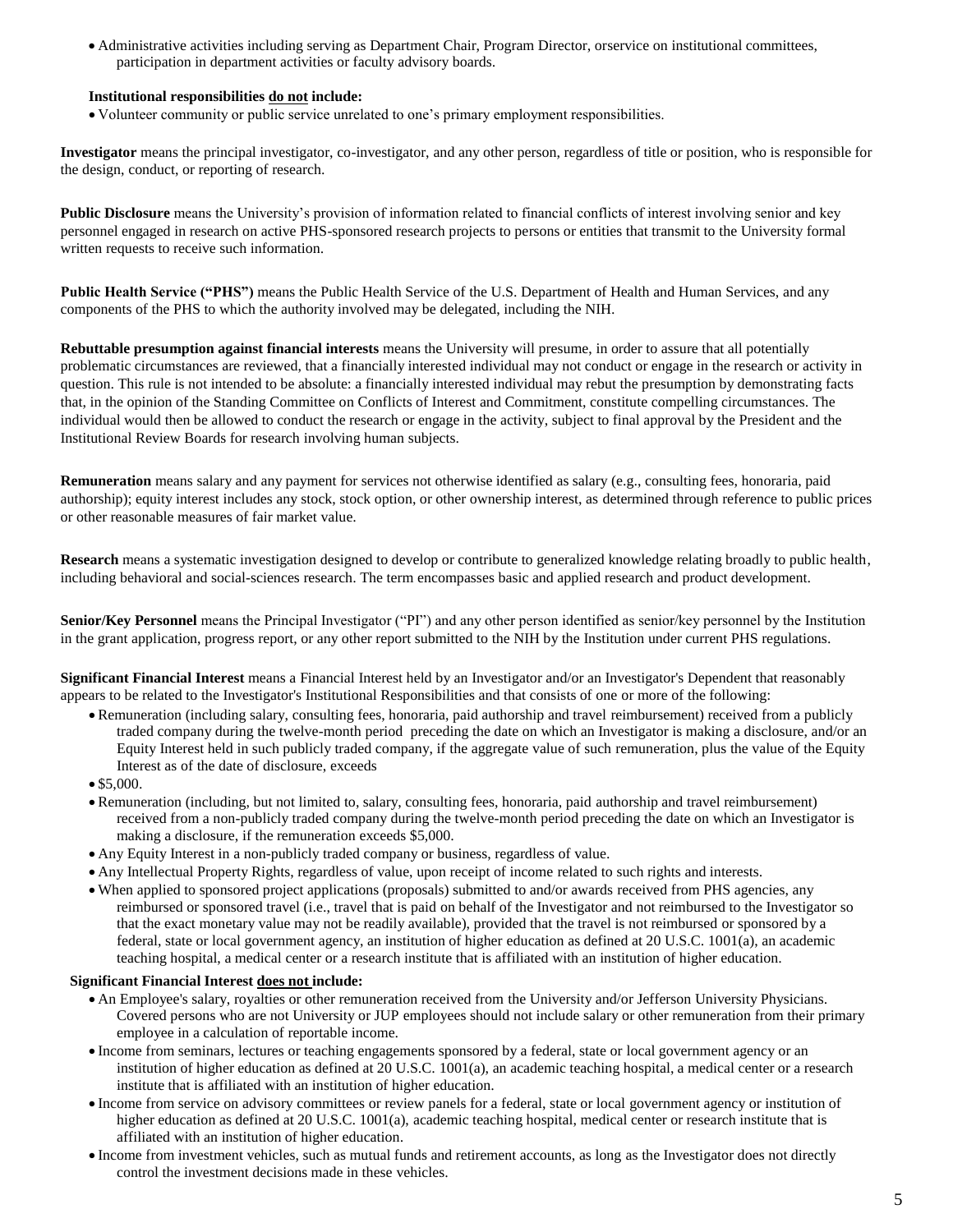For Investigators who are not University Employees, any ownership interest in their primary employer held by the Investigator.

**Small Business Innovation Research (SBIR) Program and Small Business Technology Transfer (STTR) Program** mean the extramural research program for small business that is established by the Awarding Components of the Public Health Service and certain other Federal agencies under Pub. L. 97219, the Small Business Innovation Development Act, as amended, Pub. L. 102564, respectively.

**Sponsored Travel** means travel related to a covered person's work on PHS-sponsored research and his or her institutional responsibilities. Travel that is reimbursed or sponsored by a federal, state, or local government agency, an Institution of higher education as defined at 20 U.S.C. 1001(a), an academic teaching hospital, a medical center, or a research institute that is affiliated with an Institution of higher education is excluded from this definition.

#### **POLICY<sup>2</sup>**

<span id="page-5-0"></span>One of the primary responsibilities of the Board of Trustees and the Senior Officers is to safeguard the tangible and intangible assets of Thomas Jefferson University ("TJU"). In this regard, systems of internal review are established to ensure that the University's objectives are not compromised by the actions of any employee or faculty member. As part of a system of internal review, the preceding Statement of Principles Regarding Avoidance of Conflicts of Interest for Employees of Thomas Jefferson University (the "Statement") was developed.

In order to ensure understanding of the Statement and the corresponding policies and procedures, all newly hired employees will be provided with, and shall read, a copy of the Statement. The Statement is intended to serve as a guide for all "covered individuals" (See definition in [Operating Definitions\)](#page-2-0) in structuring their relationships with industry and other outside ventures in view of their academic responsibilities for teaching, research, and patient care, as well as relevant federal regulations, including 42 CFR Part 50, Subpart F-Responsibility of Applicants for Promoting Objectivity in Research for which PHS Funding is Sought and 45 CFR, Subtitle A, Part 94- Responsible Prospective Contractors. All covered individuals are expected to make reasonable inquiry as to whether their relationships and activities fall within the provisions of the Statement and the corresponding policies and procedures. It is the intent of the University to enable covered individuals to recognize situations that may be subject to question and ensure that such situations are properly reviewed and, if necessary, eliminated, reduced, or managed.

#### **PROCEDURE**

#### <span id="page-5-2"></span><span id="page-5-1"></span>**Initial and Annual Disclosure**

An integral part of this Policy is a disclosure mechanism whereby covered individuals regularly review and disclose to the University their financial interests that would appear to be reasonably related to their institutional responsibilities (See definition in Operating [Definitions\)](#page-2-0). At the time of hiring or appointment and thereafter on an annual basis, all covered individuals must submit a Disclosure of Conflicts ofInterest ("Disclosure") disclosing any such financial interests.

Covered individuals may submit required Disclosures via JEFF-COI-SMART, a web-based application that enables users to quickly and conveniently submit Jefferson's required Financial Conflicts of Interest Disclosure Forms. COI-SMART maintains electronic copies of all Conflict of Interest submissions, and, for your convenience, COI-SMART will auto-populate previously submitted information to minimize the need for reentry of the same information year after year. Most importantly, COI-SMART's security controls ensure that the information disclosed is maintained securely and privately. The Institutional Conflicts of Interest Officer and her/his delegates will utilize the Jeff-COI-Smart system to support the advancement of innovation while protecting the integrity of Jefferson's research processes and activities.

Jefferson community members with campus keys[: Click here](https://jefferson.coi-smart.com/main.php) to access the secure COI-Smart platform to review or update your disclosure.

Jefferson Board members and external researchers: [Click here](https://jefferson-nonshib.coi-smart.com/login.php) to access the secure COI-Smart platform to review or update your disclosure.

#### <span id="page-5-3"></span>**Continuing Obligation to Disclose**

l

If at any time between disclosure periods, an individual becomes aware of a change in his/her financial circumstances that would appear to be reasonably related to their institutional responsibilities, the situation must be disclosed to the person's supervisor and through Jeff-COI-Smart at the earliest possible time. When an individual is uncertain whether a particular situation might present a potential conflict, disclosure should occur to enable the COI Officer to evaluate the relationship or interest.

<sup>&</sup>lt;sup>2</sup> The following Policy and Procedure should be read in light of th[e Operating Definitions](#page-2-0) and Statement of Principles set forth above.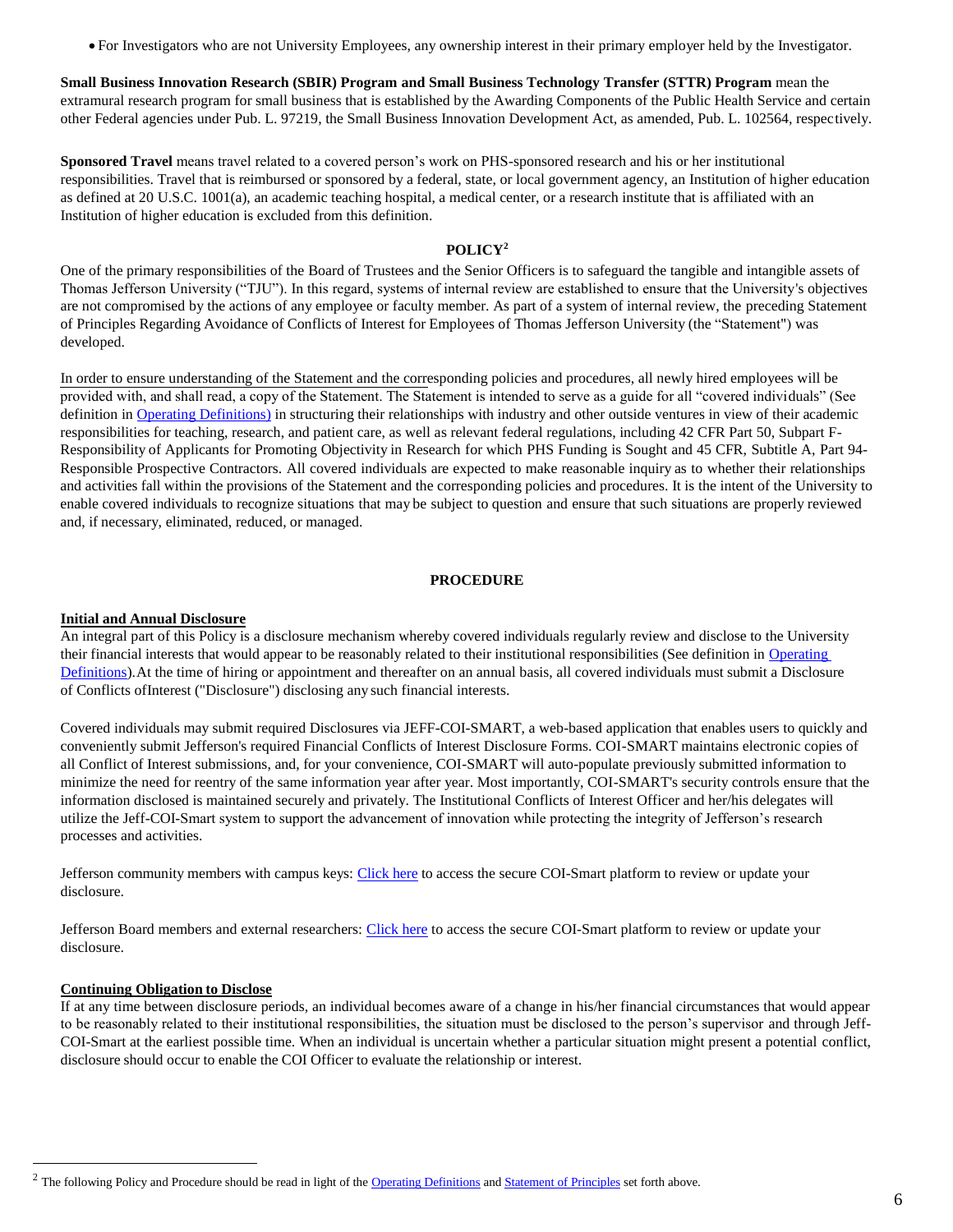## <span id="page-6-0"></span>**Standing Committee on Conflicts of Interest and Commitment**

The President has appointed a standing University committee responsible for implementation and oversight of this Policy, including developing procedures for implementing the disclosure and approval process and the establishment of oversight protocols, and to assure that the Policy is applied consistently to all covered individuals. The COI Committee ("Committee") is also charged with the handling of cases involving noncompliance and breach, and determination of subsequent disciplinary actions.

The President shall appoint members of the Committee. The Committee shall be comprised of individuals who actively conduct clinical and/or basic research; two University lay members; one non-University lay member; the COI Officer (who will serve *ex officio* with voting privileges); and the University's Research Compliance Officer, (who will serve *ex officio* without voting privileges). With the exception of the COI Officer and the Vice President for Research, Committee members will serve staggered terms of two (2) to five (5) years, with reappointment at the discretion of the President. The Committee will meet at least twice annually and additionally on an interim basis as required, and may conduct business electronically when deemed appropriate.

#### <span id="page-6-1"></span>**Disclosure Review Process COI Officer Review**

The COI Officer is responsible for overseeing the implementation of the Policy by the Committee and the process and mechanism for disclosure, confirming compliance by all covered individuals with the University's Conflicts of Interest policies. The COI Officer reviews all breaches of the disclosure process, including but not limited to (a) failures to comply with the process, whether by virtue of a covered individual's refusal to respond or by his/her responding with incomplete, or knowingly inaccurate, information; and (b) failures to comply with the Committee's determinations. The COI Officer refers such cases to the Committee (see **[Enforcement and Sanctions for Non-](#page-10-1)[Compliance](#page-10-1)**).

Following the disclosure period, the COI Officer reviews each Disclosure in order to determine whether any reported financial interests constitute a significant financial interest (See definition in **[Operating Definitions](#page-2-0)**). In such cases, the COI Officer shall further determine whetherthe significant financial interest may constitute a financial conflict of interest (See definition in **[Operating](#page-2-0)  [Definitions](#page-2-0)**). In such cases, the COI Officer will refer the matter to the Committee for further review and to determine if, indeed, a financial conflict of interest exists. As necessary, the COI Officer (or his/her designee) may request, and the covered individual is required to provide, additional information toclarify certain conflict situations. If an individual has any questions concerning the Disclosure, the Statement, or any requested additionalinformation, s/he should discuss these questions with the COI Officer. Disclosures will be considered strictly confidential and the information disclosed therein will be made available only to those individuals duly charged with the responsibility for review and oversight of the implementation of the University's Conflicts of Interest policies, or as otherwise stated in this Policy or other Universitypolicies.

## <span id="page-6-2"></span>**COI Committee Review**

The Committee will review all potential conflicts that are brought to its attention by the COI Officer and make determinations as to whether an actual financial conflict of interest exists and if so, whether and how it may be eliminated, reduced or managed. In conducting its review, the Committee will presume that, in the absence of compelling circumstances, an individual having a significant financial interest that is determined to be a financial conflict of interest ("conflicted individual") may not engage in the research or activity in question ("the rebuttable presumption against financial conflict of interest"). This presumption does not suggest that every financial interest jeopardizes the integrity of research or the welfare of human subjects or an individual's fidelity in the performance of his/her job responsibilities, but rather ensures the systematic disclosure, review and treatment of any financial interest that might give rise to the perception of a conflict of interest.

If the Committee determines that an individual with a significant financial interest is deemed to have a financial conflict of interest, and thus is presumptively prohibited from conducting the research or engaging in the activity in question, the conflicted individual will be afforded the opportunity to rebut the presumption, either in writing or in-person, by demonstrating compelling circumstances for conducting the research or engaging in the activity despite the conflict. The Committee will review any request by a conflicted individual to rebut the presumption that s/he may not participate in a particular activity.

## <span id="page-6-3"></span>**Exception for Compelling Circumstances**

If the Committee determines that compelling circumstances exist based on the conflicted individual's rebuttal, the individual may be permitted to conduct the research or engage in the activity subject to conditions and/or restrictions discussed below. Whether the circumstances are deemed compelling will depend, in each case, upon the nature and magnitude of the interest, the degree to which the interest is related to the research or activity, the extent to which the interest may be directly and substantially affected by the research or activity, whether the individual holding an interest is uniquely qualified by virtue of expertise and experience to perform the research or engage in the activity, as well as other facts that would justify allowing him/her to conduct the research or engage in the activity in question, despite the existence of the conflict.

The individual may also suggest procedures, protocols, or other measures designed to manage, reduce, or eliminate the conflict, and the extent to which the interest is amenable to effective oversight and management. In the research context, the circumstances to be considered also include the nature of the science, the degree of risk to any human subjects involved in the research protocol, and whether the research could not be conducted as safely or effectively without the conflicted individual. When the financial interest is directly related to the research or activity and may be substantially affected by it, (e.g., an equity interest in a start-up company that manufactures the investigational product being studied), the risk is greatest and the standard must be high; however, even a direct and potentially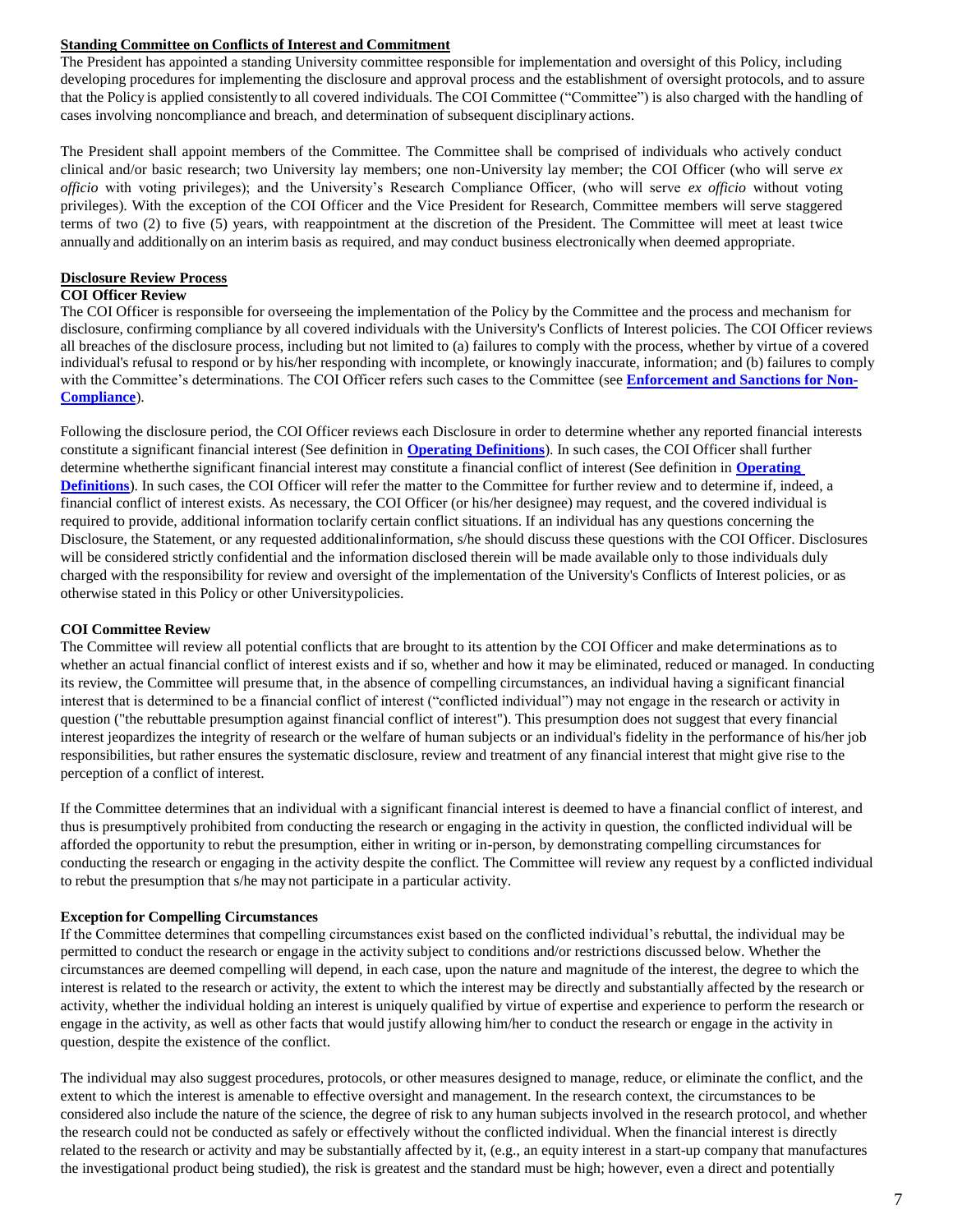lucrative financial interest may be justified in some circumstances.

## <span id="page-7-0"></span>**Management and Oversight**

After reviewing the relevant facts and documenting the compelling circumstances, the Committee may recommend that the research or activity may be conducted subject to conditions and/or restrictions (a "conflicts management plan") that ensure effective management of the conflict and credible oversight of the research or activity. The President must review and approve any recommendations made by the Committee, including the compelling circumstances, and anyconditions or restrictions imposed to manage the conflict.

The following management and oversight procedures serve only as a guideline and are not binding on the Committee. These procedures applyto research-related conflicts, but may be relevant for other activities:

- 1. Public disclosure: The conflicted individual must disclose his/her relationship with the financially interested company when s/he publishes, gives lectures and submits human subject protocols or grant applications involving research by, or benefiting the financially interested entity;
- 2. Monitoring of the research or other activity either internally or by independent reviewers. For clinical research, a neutral third party Contract Review Organization ("CRO") may be engaged and paid for by the Sponsor to monitor the trial. The CRO must submit reports to the COI Officer and the IRB on a quarterly basis. The COI Officer will summarize the CRO findings and report at least annually, or as needed, to the Committee, which will review these matters and decide whether additional conditions or restrictions should be implemented. The IRB concurrently will review the CRO reports and make immediate recommendations for the protection of human subjects arising from the results of the CRO reports, if necessary. Additional oversight measures could include regular audits of the informed consent and enrollment process and/or the use of a patient representative or ombudsman at the time of recruitment and provision of informed consent. Both the COI Officer and the IRB may mandate interim corrective actions before the meeting of the Committee if warranted under the circumstances;
- 3. Modification of the research plan or other activity, including a requirement for clinical trials that informed consent is obtained by a clinician or other individual with no financial ties to the research;
- 4. Disqualification from participation in all or a portion of the research or other activity;
- 5. Escrow or reduction of the financial interest. If the financial interest is of an equity nature and is deemed to create a financial conflict of interest, the conflicted individual may be requested to place his/her ownership interest in an escrow account for a period of time as specified by the Committee. If the financial interest is of an income nature and is deemed to create a financial conflict of interest, the conflicted individual may be requested to reduce the financial interest by either limiting the amount s/he receives or by placing certain monies s/he earns in a Special Purpose Account within his/her department;
- 6. Divestiture of significant financial interests; or
- 7. Severance of relationships that create conflicts.

## <span id="page-7-1"></span>**Institutional Conflict of Interest**

The Directors of the University's Office of Technology Transfer ("OTT"), ORA, Division of Human Subjects Protection ("DHSP"), Office of Legal Affairs, and Treasurer's Office will inform the COI Officer whenever the University acquires an investment interest in any entity conducting business with the University. Such interests may include, but are not limited to, sponsorship of a clinical trial or basic science research, licensee of intellectual property owned by the University, or other interests. In general, when the University's ownership interest is equal to or greater than a 10% equity ownership interest or greater than \$100,000 investment or other financial interest in any entity supporting research, the management options outlined above will be instituted for basic science and clinical trials. University Policy 102.42 "Institutional Conflicts of Interest Policy" addresses pertinent policies and procedures related to such issues.

## <span id="page-7-2"></span>**Notification of Conditions and/or Restrictions**

The COI Officer and/or the Committee will provide written notice of the Committee's determination to the conflicted individual with a copy sent to the individual's Department chairperson or supervisor. The individual must indicate, in writing, his or her willingness to comply with the Committee's determination and any conditions or restrictions. If the individual is a Department chairperson, the appropriate Dean shall be responsible for enforcing the recommended conditions or restrictions. For all other conflicted individuals, the appropriate senior officer and/or Department chairperson shall be responsible for enforcing the recommendations. If the conflict involves a clinical trial or basic science research, enforcement shall also reside with the Department of Human Subjects Protection ("DHSP") and/or the Office of Research Administration ("ORA") which shall receive copies of the Committee's written determination. In each instance, the individual responsible for enforcing the recommendations of the Committee, (including the Directors of DHSP or ORA, as applicable), must certify in writing that the recommendations of the Committee have been imposed. Copies of the Committee's summary report, the individual's agreement to comply, and the enforcing individual's certification will be kept on file in the Office of University Counsel with the COI Officer.

# <span id="page-7-3"></span>**Appeal of the COI Committee's Determination**

Any determination made by the Committee, including any condition or restriction imposed pursuant to this Policy, may be appealed to the President in writing within five (5) days of the conflicted individual's receipt of the Committee's written notice and/or determination. The President shall review the conflict and the recommendation of the Committee and affirm, reject, or remand the matter back to the Committee for further consideration. The decision of the President shall be final.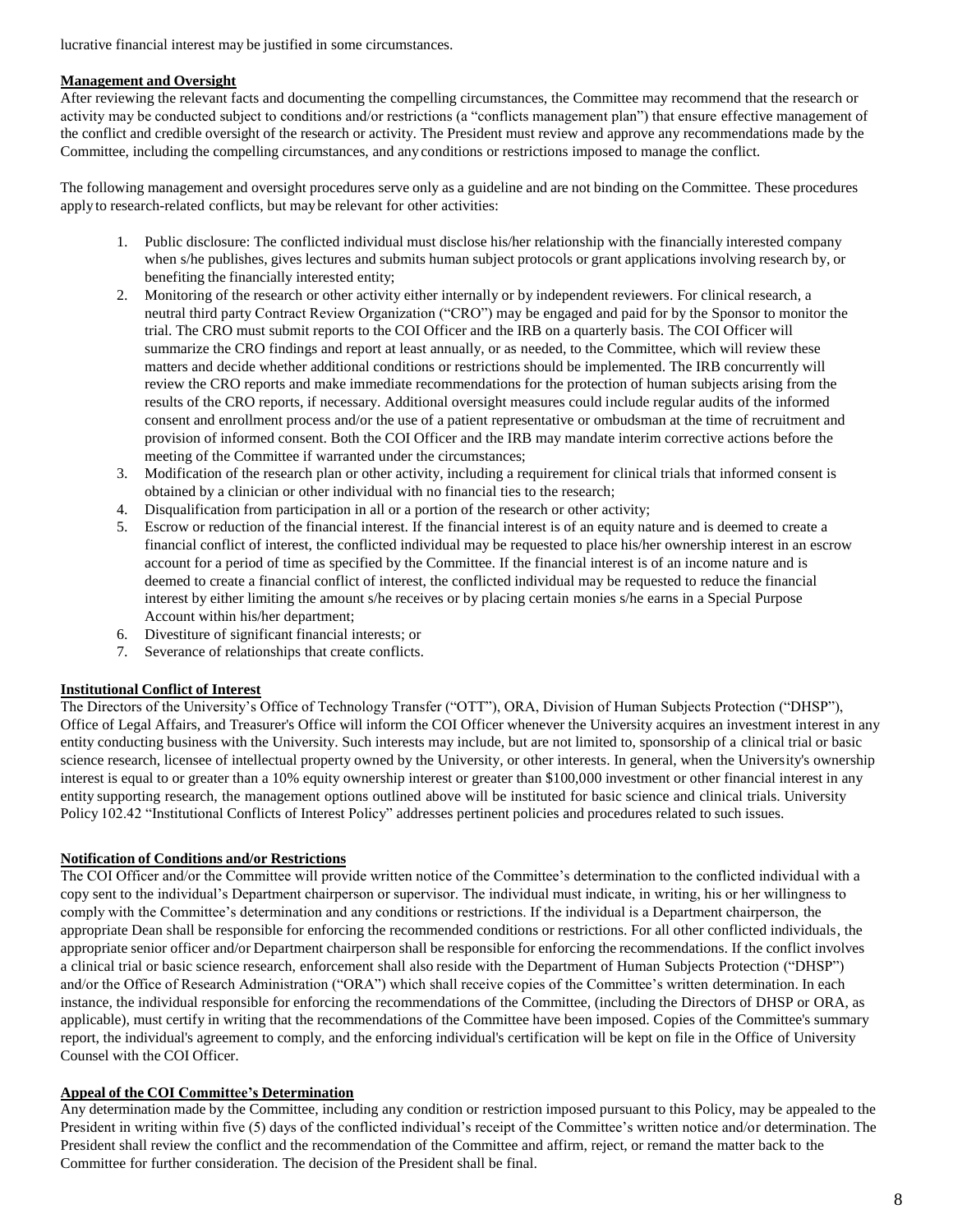#### <span id="page-8-0"></span>**COI Committee Annual Summary Report**

The Committee will prepare an annual summary report that documents its determinations, including the nature and amount of the financial interest, if any, and any recommendations. The summary report is forwarded to the President for approval and to the Deans for review. Once the President has approved the report, it is forwarded to the Audit, Risk, and Compliance Committee of the University's Board of Trustees for informational purposes. All reports of the Committee are maintained in accordance with applicable record retention and litigation hold policies.

#### <span id="page-8-1"></span>**Other Required Disclosures**

#### **Disclosure to and by the IRBs / DHSP**

When a research proposal is submitted to the IRB for initial or continuing review, any Principal Investigator, Co-investigator, or Key Personnel must complete a Disclosure and the appropriate IRB forms, disclosing any financial interest in the sponsor or any other entity whose financial interests might reasonably be affected by the outcome of the research. The Director of DHSP will forward to the COI Officer any information the Director receives concerning an individual's conflict related to human subjects research. The COI Officer will refer potential or actual conflicts to the Committee for review and the IRB will withhold any review until the financial interest has been evaluated and, if there is an actual conflict of interest, until the Committee has approved a management plan. The Committee's determinations will be submitted to the Director of DHSP for review by the convened IRB, including any determination that the circumstances do not compel allowing a conflicted individual to conduct research. The IRB must consider the report of the Committee prior to its final review of the research, whether for initial or continuing review. In its discretion, the IRB may require additional safeguards or demand reduction or elimination ofthe financial interest before approving the research. Moreover, despite the Committee's finding that compelling circumstances warrant allowing a conflicted individual to conduct research, the IRB has the authority to disapprove the research. The IRB may not, however, remove or weaken the conditions and/or restrictions imposed by the Committee.

The Director of DHSP will ensure that disclosed conflicts are made known to research subjects via a statement in the informed consent document, and upon request, to the study sponsor and the IRBs of other institutions participating in the relevant trial.

If the failure of a covered individual to comply with this Policy has biased the design, conduct, or reporting of research, the Director of DHSP will promptly notify the sponsor of the research, as appropriate, of the corrective action taken or to be taken. In addition, the Director of DHSP shall make information available regarding identified conflicts as required by law to ensure that reporting requirements for funding or regulatory agencies are met.

#### <span id="page-8-2"></span>**Disclosure to and by ORA**

When a research or grant proposal is submitted to ORA, each covered individual who will conduct the research will sign a Proposal Transmittal Form disclosing any financial interest in the sponsor or any other entity whose financial interests might reasonably be affected by the outcome of the research. The Director of ORA will forward to the COI Officer any information regarding a covered individual's financial interest related to research. The COI Officer will refer such financial interests to the Committee. When a research or grant award involves a subgrantee, a subcontract, or collaborators, individuals working for these entities who will be conducting the research must comply with this Policy by completing a Disclosure or by otherwise providing acceptable evidence of compliance with these policies.

With respect to sponsored research, prior to the expenditure of any funds under an award and on an ongoing basis as required, the University, through ORA, will report to the sponsor information regarding the identification, nature, and management of financial conflicts of interest as required by this Policy, by the sponsor's policy, and as required by law, to ensure that reporting requirements for funding or regulatory agencies are met.

Upon request, the Director of ORA will make information available regarding identified conflicts to those entities funding research or sponsors, as required by law.

#### <span id="page-8-3"></span>**Technology Licensing Agreements**

Prior to executing a technology licensing agreement, the Director of OTT must notify the COI Officer of the proposed terms of the agreement. The COI Officer will review the terms of the agreement in light of the covered individual's Disclosure and determine whether the agreement would create a significant individual financial interest in ongoing or proposed research, be it human subjects research or otherwise. The COI Officer will notify the Director of OTT of the existence of any potential conflict and forward the matter to the Committee for review and make determinations as set forth above.

#### <span id="page-8-4"></span>**Policy Provisions Specifically Applicable to PHS-Sponsored Research**

The above policy elements are applicable to employee and faculty activities related to all institutional responsibilities. The following elements of this Policy specifically pertain to research activities sponsored by the PHS (Public Health Service) (See definition in **[Operating Definitions](#page-2-0)**).

#### <span id="page-8-5"></span>**Training**

Investigators must complete training prior to engaging in research related to any PHS-funded grant or contract and at least every four years. In addition, immediate training is required under the following circumstances: when the University's COI policies change in a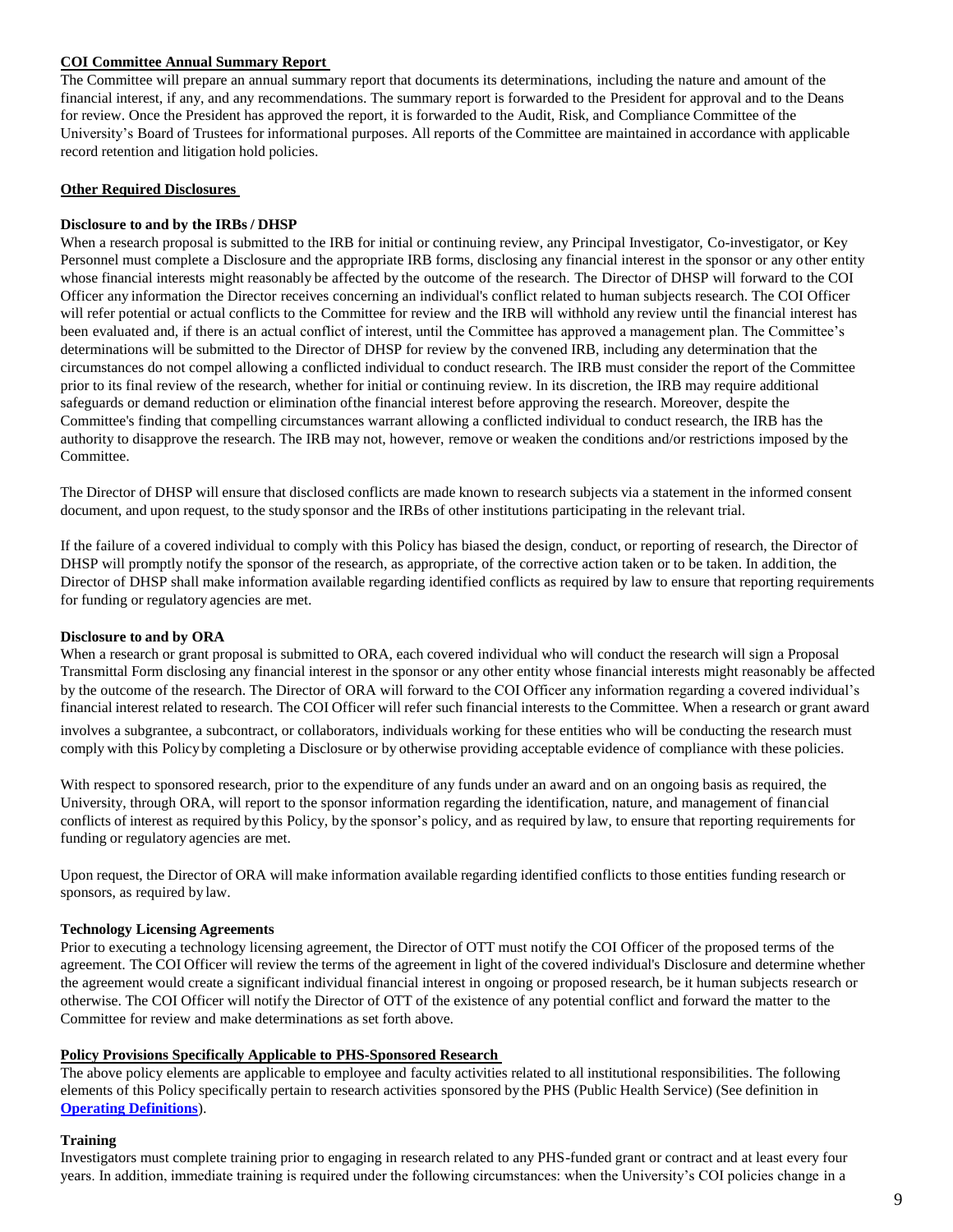manner that affects Investigator requirements, when an Investigator is new to the University, and if the University finds an Investigator noncompliant with the University's COI policy or management plan.

## <span id="page-9-0"></span>**Monitoring**

Research that is conducted under provisions of a conflict management plan will be subject to ongoing monitoring until the research project is completed.

## <span id="page-9-1"></span>**Public Disclosure**

Upon receipt of a specific written request to the University, the University will make available to the public certain information related to financial conflicts of interest associated with senior and key personnel engaged in research activities sponsored by the PHS. Disclosure of information will include the investigator's name, title and role on the project; the name of the entity in which the financial interest is held; and the nature and approximate value (if it can be determined) of the financial interest. Information concerning the significant financial interests of senior and key personnel engaged in PHS-funded research activities shall remain available for responses to written requests for information for three (3) years from the date of the most recent PHS-related financial disclosure.

Release of public information will be made if the following circumstances apply:

- . The financial interest was disclosed and is still held by project personnel;
- . The Committee has determined that the financial interest is related to the research;
- . The request for information is made prior to the expiration of the University's applicable record retention period; and
- . The Committee has determined that the financial interest constitutes a financial conflict of interest.

The University will respond to properly submitted written requests for information meeting these criteria within five (5) business days after receipt of the written request. (See the Public Disclosure Request Form at Attachment 5).

## <span id="page-9-2"></span>**Travel**

Investigators who are funded or proposed to be funded by the Public Health Service or other sponsor designated by the University, must disclose the occurrence of any reimbursed or sponsored travel (i.e., travel which is paid on behalf of the Investigator and not reimbursed to the Investigator so that the exact monetary value may not be readily available), related to the Investigator's Institutional responsibilities during the previous 12 months. Investigators are NOT required to disclose travel that is reimbursed or sponsored by a federal, state, or local government agency, a University of higher education as defined at 20 U.S.C. 1001(a), an academic teaching hospital, a medical center, or a research institute that is affiliated with a University of higher education. Travel disclosures must include the purpose of the trip, the identity of the trip's sponsor or organizer, the trip's origin and destination,

and the duration of the trip. In addition, the University or Investigator's School or Department may request other information about the trip to evaluate whether the travel may constitute a financial conflict of interest (FCOI).

Each University Department or School is responsible for obtaining travel-related information from employees and transmitting to the Conflicts of Interest Committee any travel-related abnormalities or concerns. The Conflicts of Interest Committee will determine whether travel-related concerns or abnormalities require investigation.

#### <span id="page-9-3"></span>**Subrecipients**

For research projects carried out through subrecipients, the University will incorporate as part of a written agreement terms that establish whether the COI policy of the University or that of the subrecipient will apply to subrecipient investigators and include time periods to meet disclosure and/or FCOI reporting requirements. Subrecipient Institutions who rely on their own policy must report identified financial conflicts of interest to the University in sufficient time to allow the University to report the matter to the PHS Awarding Component to meet reporting obligations.

#### <span id="page-9-4"></span>**Retrospective Reviews and Mitigation Plans**

The University will conduct a retrospective review of all identified cases of non-compliance with this policy involving PHS-sponsored research and where the COI Officer and the Committee determine that a financial conflict of interest exists. In such cases, a conflict management plan will be established within 60 days of identification of the non-compliance, and within 120 days, a retrospective review will be completed to determine if the research conducted during the period of non-compliance is found to have been biased with respect to its design, conduct or reporting.

If an Investigator's failure to comply with this Policy or the terms and conditions of an active financial conflicts of interest management plan governed by this Policy, appears to have biased the design, conduct, or reporting of PHS-funded research, the Committee will (1) recommend to the University a corrective action plan to address the bias (2) notify the PHS awarding component of the planned or completed corrective action taken by the University; and (3) Submit a mitigation report to the PHS Awarding Component to ensure that reporting requirements for funding or regulatory agencies are met.

In any case in which the U.S. Department of Health and Human Services determines that a PHS-funded clinical research project whose purpose is to evaluate the safety or effectiveness of a drug, medical device, or treatment has been designed, conducted, or reported by an Investigator(s) with a financial conflict of interest that was not managed or reported by the Institution as required by PHS regulations, the University will require the Investigator(s) involved to disclose the financial interest in each public presentation of the results of the research and to request an addendum to previously published presentations.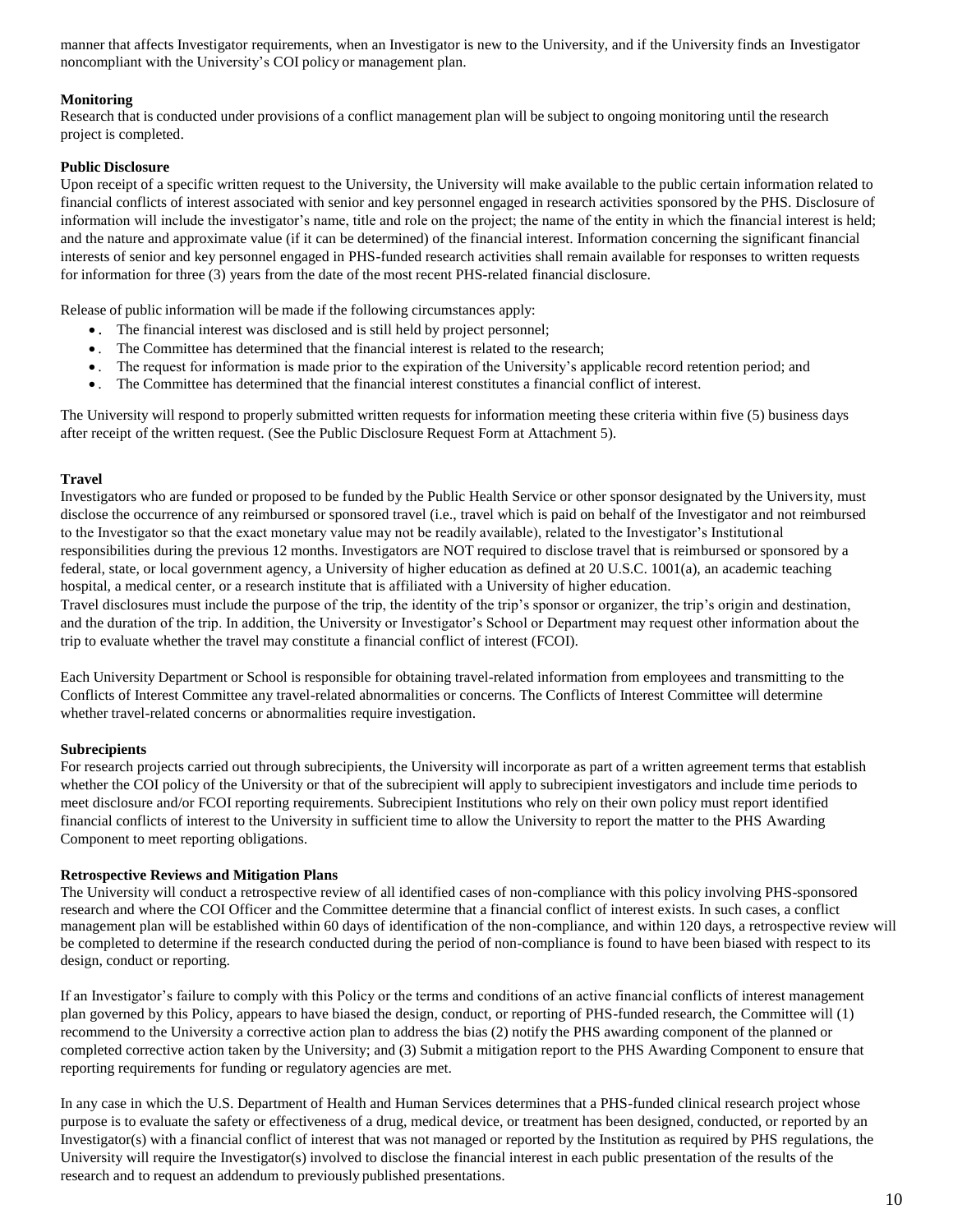#### <span id="page-10-0"></span>**Records Retention**

The University will maintain all records relating to Investigator disclosures of financial interests and the University's review of and response to such disclosures, for a period of at least three years from the date the final expenditures report is submitted to the PHS. If retention of such records is required by law, regulation, or additional applicable University policies, the retention period may be greater than three years. See the University's Records Retention and Destruction Policy No. 102.39 for retention requirements applicable to non- PHS-related financial disclosures.

#### **ENFORCEMENT AND SANCTIONS FOR NON-COMPLIANCE**

<span id="page-10-1"></span>Thomas Jefferson University ("TJU"), and its controlled affiliates, expects its faculty members, officers, students, employees, and agents to comply fully, promptly, and in a timely manner with the Thomas Jefferson University's Conflicts of Interest Policy for Employees and all relevant federal regulations, including but not limited to 42 CFR Part 50, Subpart F-Responsibility of Applicants for Promoting Objectivity in Research for which PHS Funding is Sought and 45 CFR, Subtitle A, Part 94-Responsible Prospective Contractors.

Accordingly, TJU expects those individuals responsible for enforcing the decisions of the Standing Committee on Conflicts of Interest and Commitment ("COI Committee") to be vigilant in their oversight and enforcement of the Policy and to report promptly to the Institutional Conflicts of Interest Officer ("COI Officer") all alleged, suspected, and actual violations or instances of non-compliance with the Policy.

The COI Committee is responsible for overseeing the implementation of the Policy, including the process and mechanisms for disclosure. Working in collaboration with the COI Committee, the COI Officer will review all breaches of this policy, including but not limited to (a) failures to comply with the disclosure and review process, whether by virtue of a covered individual's refusal to respond or by his/her responding with incomplete, or knowingly inaccurate,information; and (b) failures to comply with the Committee's determinations. The COI Officer refers such cases to the Committee. Covered individuals are required to cooperate with the COI Officer's investigation of alleged noncompliance with the Policy.

#### <span id="page-10-2"></span>**Investigation of Allegations of Noncompliance**

The COI Officer (or his/her delegate) shall investigate any alleged violations or instances of non-compliance with the Policy through document collection, document review, interviews, and other appropriate investigatory techniques. The COI Officer shall determine the validity and veracity of all alleged violations and report findings to the COI Committee. Violations and instances of non-compliance may include but are not limited to the following: (1) failure to submit timely COI disclosure information in compliance with the Policy; (2) failure to provide timely all requested information in connection with a disclosure; (3) knowingly filing incomplete, erroneous, or misleading COI disclosures; (4) failure to seek prior approval of activities governed by the Policy; (5) failure to comply with prescribed conditions or restrictions that have been imposed pursuant to the Policy; (6) failure to make interim disclosures of activities and changed circumstances in compliance with the Policy; or (7) failure to comply with any other provision of the Policy.

## <span id="page-10-3"></span>**Review of Investigatory Findings**

The COI Officer will present all investigatory findings to the COI Committee. The COI Committee will review and evaluate the findings presented by the COI Officer (or his/her delegate) and recommend appropriate actions designed to address noncompliance with the Policy. The COI Officer will offer the covered individual an opportunity to provide information relevant to the issue under investigation and will include all such information in materials transmitted to the COI Committee for consideration.

#### <span id="page-10-4"></span>**Disciplinary or other actions**

Disciplinary or other actions recommended by the COI Committee shall be transmitted to the Jefferson leader (e.g. academic dean, senior officer, department chairperson) with responsibility for oversight and evaluation of the covered individual's Jefferson responsibilities. Actions taken to address noncompliance with the Policy shall align with all relevant policies, including but not limited to applicable bylaws, employment-related policies, and other policies and guidelines governing the covered individual's relationship with Jefferson.

## <span id="page-10-5"></span>**Research Impact**

## <span id="page-10-6"></span>**Referral of matters involving research activities**

If the outcome of the investigation confirms or reveals potential issues related to the design, conduct, or reporting of activities associated with research conducted at or in connection with TJU or its controlled affiliates, the COI Committee shall promptly refer the matter to the TJU Research Compliance Officer for further review and action.

#### <span id="page-10-7"></span>**Mandatory Notification and Disclosure Requirements**

Upon review of the investigatory findings and referral information provided in connection with the alleged breach of the Policy, the TJU's Research Compliance Officer, or her/his designee, shall promptly notify the appropriate individuals, publications, and/or agencies of the incident and the corrective action taken.

All regulatory reports and mandatory actions taken in connection with violations of the Policy shall adhere to reporting requirements set forth in relevant statutes, regulations, and internal policies. The Research Compliance Officer shall transmit notice of activities that may require regulatory reporting to the appropriate TJU Departments, including but not limited to the Office of Research Administration,